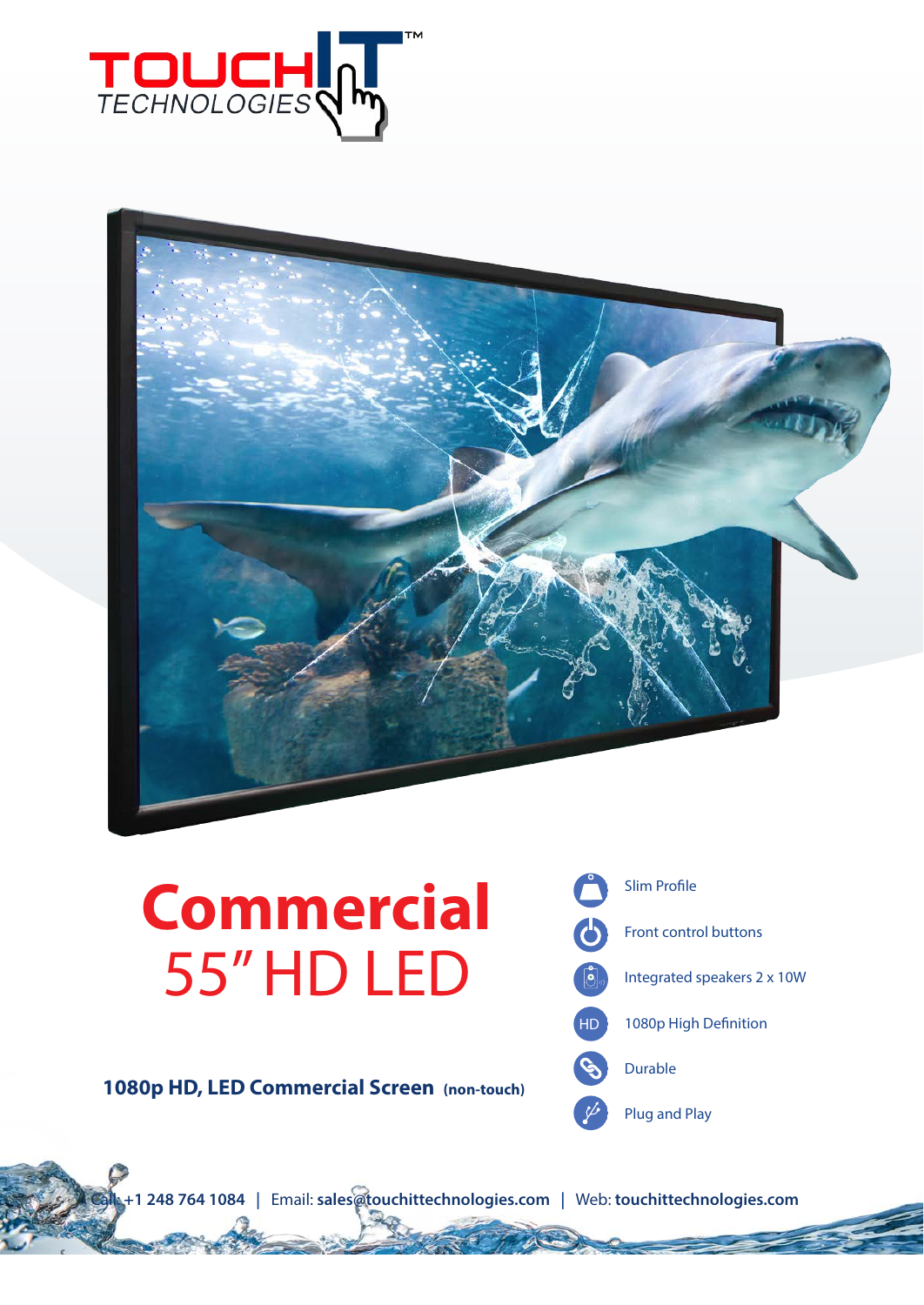

**1080p HD, LED Commercial Screen (non-touch)**

# 55" **Commercial LED**

### **Part Code : 0608641030358**

| Diagonal size                       | 55 inch                 |
|-------------------------------------|-------------------------|
| Glass type                          | LED                     |
| Resolution                          | 1920 x 1080 Native      |
| Resolution                          | 1920 x 1080 /60Hz       |
| Brightness (nits)                   | 400                     |
| Contrast ratio                      | 4000:1                  |
| Response time (grey to grey)        | 6.5ms                   |
| Aspect ratio                        | 16:9                    |
| Display colours                     | 1.06B                   |
| Viewing angle horizontal / vertical | 178°/178°               |
| Pixel pitch (mm)                    | $0.92$ (w) x $0.92$ (h) |
| Back light unit                     | LED                     |
|                                     |                         |



| Video input (analogue)    | D-sub                               |
|---------------------------|-------------------------------------|
| Video input (digital)     | UHD HDMI $\times$ 1 HDMI $\times$ 2 |
| Video input (digital)     | UHD DisplayPort x 1                 |
| Video output (digial)     | N/A                                 |
| Audio input               | HDMI, 3.5mm mini jack               |
| Speaker output            | 6 Ohm                               |
|                           |                                     |
| USB (for media devices)   | x <sub>2</sub>                      |
| Communication input port  | <b>RS232</b>                        |
| Communication output port | N/A                                 |

### Features

| Video    | Color temp.              | 5700(warm), 6500(medium),          |
|----------|--------------------------|------------------------------------|
|          |                          | 9300(cool), Standard               |
|          | Progressive scan         | ✓                                  |
| Sound    | Stereo                   | ✓                                  |
|          | Output                   | 10 <sub>W</sub>                    |
|          | <b>Built-in speakers</b> | $10W \times 2$                     |
| Function | Languages                | English, Spanish, French, Dutch,   |
|          |                          | Chinese(S), Chinese (T), Japanese. |
|          |                          | (Able to add new language, option) |
|          | Auto ambience detection  |                                    |
|          | <b>IPC</b> adaptation    |                                    |



## Physical Specification

| Dimensions (not incl. stand) | mm 1305 (w) x 782.8 (h) x 86 (d)<br>51.5" x 30.82" x 3.39" |
|------------------------------|------------------------------------------------------------|
| Product weight               | 47.18Kg (104.01lbs)                                        |
| VESA mount                   | 600 x 400 / 400 x 400                                      |
| Green approvals              | Lead free, RoHS compliant                                  |
| Regulatory approvals         | CE/FCC/CTICK                                               |

#### Accessories

| Mains Outlet lead (US)     | ✓ $(1.8$ metres, 5'11")                     |
|----------------------------|---------------------------------------------|
| Euro mains lead            | $(1.8$ metres, $5'11'$<br>$\checkmark$      |
| <b>HDMI</b> lead           | $(1.8$ metres, $5'11'$<br>$\checkmark$      |
| VGA lead                   | $(1.8$ metres, $5'11'$<br>$\checkmark$      |
| Stereo mini jack lead      | $(1.8$ metres, $5'11'$<br>✓                 |
| Remote control + batteries | ✓                                           |
| User manual                | ✓                                           |
| Shipping                   |                                             |
| <b>Shipping Dimensions</b> | 1426 x 238 x 948<br>56.14" x 9.37" x 37.32" |
| Shipping Weight            | 50.15Kg / 110.33lbs                         |
| Power                      |                                             |
|                            |                                             |

| Service and warranty              | 3 years (On site USA, UK, AUS) |
|-----------------------------------|--------------------------------|
| Power consumption                 | $<$ 135 watts                  |
| Power consumption in standby mode | $<$ 0.5 watts                  |
| <b>MTRF</b>                       | 50,000 hours                   |

## Call: **+1 248 764 1084 |** Email: **sales@touchittechnologies.com |** Web: **touchittechnologies.com**